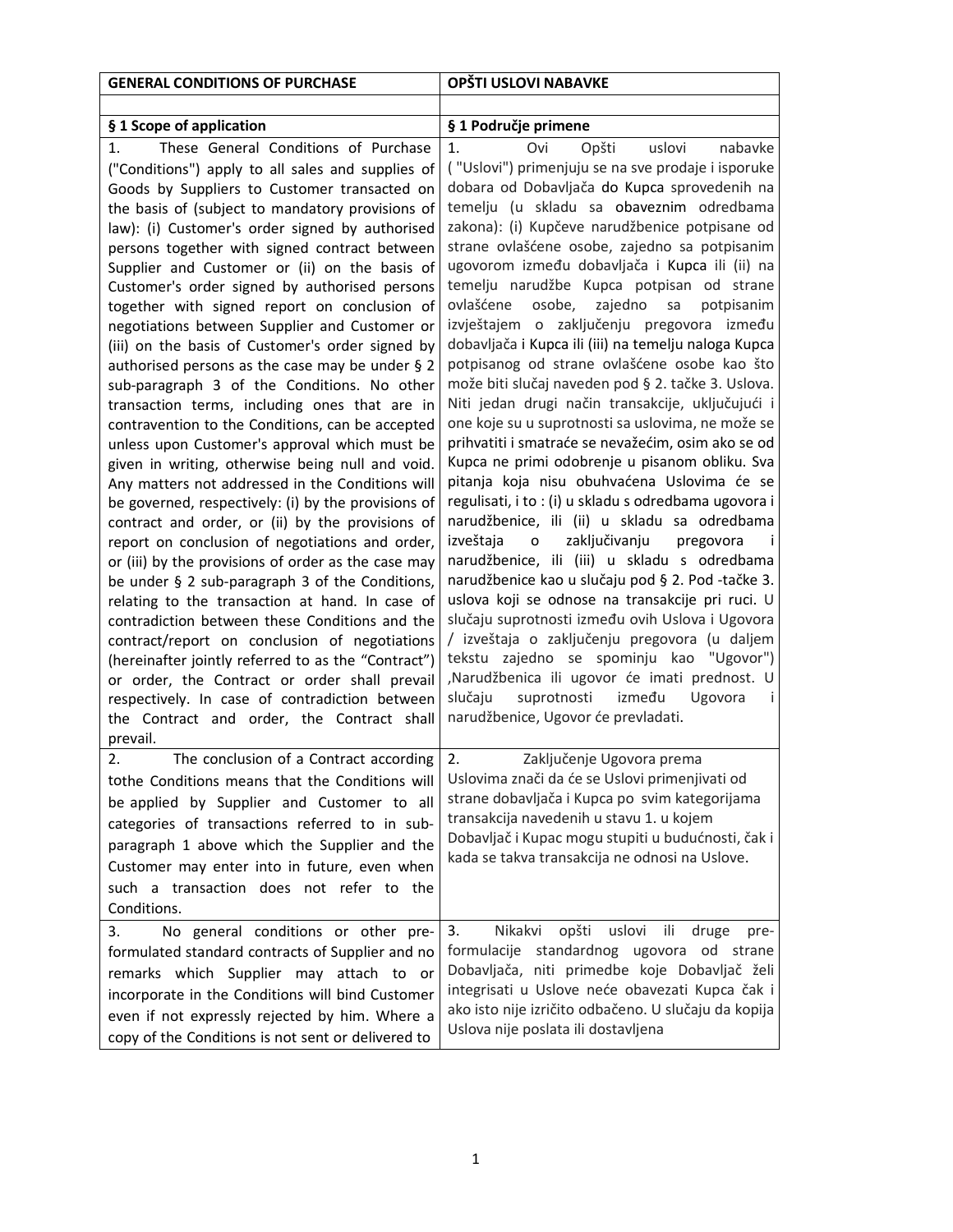| Supplier, whether together with Customer's offer<br>or on some other occasion, the Conditions will<br>apply nevertheless as if Supplier knew or ought<br>know them from his earlier commercial<br>to<br>transactions with Customer.<br>Any reference in the Conditions to:<br>4.<br>"Conditions" is a reference to these<br>a)<br>General Conditions of Purchase,<br>"Customer" is a reference to a company<br>b)<br>from<br>the<br>Kronospan<br>organization<br>which<br>transacted or plans to transact with Supplier,<br>"Supplier" is a reference to a supplier,<br>c)<br>seller or service provider who is engaged in the<br>business or profession of providing services or<br>making sales, supplies, etc.,<br>"Goods" is a reference to goods,<br>d)<br>materials, raw materials, parts, prefabricates,<br>devices, software,<br>products,<br>services<br>etc.<br>purchased by Customer in course of his business<br>and supplied by Suppliers. | Dobavljaču, bilo zajedno sa ponudom ili u nekom<br>drugom slučaju, Uslovi će se primjenjivati kao da<br>je dobavljač za njih znao ili ih je trebao poznavati<br>prethodnih komercijalnih transkacija<br>iz<br>sa<br>Kupcem.<br>4. Svako pozivanje u Uslovima na:<br>a) "Uslove" je pozivanje na<br>Opšte uslove nabavke,<br>b) "Kupca" je pozivanje na kompaniju iz<br>Kronospan grupacije koja želi ili namerava<br>obavljati transakcije sa dobavljačem,<br>c) "Dobavljača" je pozivanje na Dobavljača,<br>prodavca ili pružaoca usluga koji je angažovan u<br>poslu ili struci pružanja usluga ili prodaji, nabavci,<br>itd,<br>d) "Robu" je pozivanje na robu,<br>materijal, sirovinu, delove, sastavne delove,<br>proizvode, uređaje, softver, usluge i sl kupljene<br>od strane Kupca u njegovom poslovanju i<br>dostavljene od strane dobavljača. |
|---------------------------------------------------------------------------------------------------------------------------------------------------------------------------------------------------------------------------------------------------------------------------------------------------------------------------------------------------------------------------------------------------------------------------------------------------------------------------------------------------------------------------------------------------------------------------------------------------------------------------------------------------------------------------------------------------------------------------------------------------------------------------------------------------------------------------------------------------------------------------------------------------------------------------------------------------------|----------------------------------------------------------------------------------------------------------------------------------------------------------------------------------------------------------------------------------------------------------------------------------------------------------------------------------------------------------------------------------------------------------------------------------------------------------------------------------------------------------------------------------------------------------------------------------------------------------------------------------------------------------------------------------------------------------------------------------------------------------------------------------------------------------------------------------------------------------|
|                                                                                                                                                                                                                                                                                                                                                                                                                                                                                                                                                                                                                                                                                                                                                                                                                                                                                                                                                         |                                                                                                                                                                                                                                                                                                                                                                                                                                                                                                                                                                                                                                                                                                                                                                                                                                                          |
| § 2 Orders                                                                                                                                                                                                                                                                                                                                                                                                                                                                                                                                                                                                                                                                                                                                                                                                                                                                                                                                              | § 2 Narudžbenice                                                                                                                                                                                                                                                                                                                                                                                                                                                                                                                                                                                                                                                                                                                                                                                                                                         |
| Goods may be purchased only on the<br>1.<br>basis of a written order signed by authorised<br>persons and Contract between Supplier and<br>Customer.                                                                                                                                                                                                                                                                                                                                                                                                                                                                                                                                                                                                                                                                                                                                                                                                     | 1.<br>Roba<br>može<br>kupiti<br>se<br>samo<br>na<br>osnovu pisane Narudžbenice potpisane od strane<br>ovlašćene osobe i Ugovora između Dobavljača i<br>Kupca                                                                                                                                                                                                                                                                                                                                                                                                                                                                                                                                                                                                                                                                                             |
| Supplier must accept each order by<br>2.                                                                                                                                                                                                                                                                                                                                                                                                                                                                                                                                                                                                                                                                                                                                                                                                                                                                                                                | 2. Dobavljač mora prihvatiti svaku narudžbenicu                                                                                                                                                                                                                                                                                                                                                                                                                                                                                                                                                                                                                                                                                                                                                                                                          |
| confirming it in writing within 5 days from<br>receipt. In the absence of such confirmation<br>within such time, the order will be considered by<br>Customer to be tacitly accepted upon the terms<br>therein specified.                                                                                                                                                                                                                                                                                                                                                                                                                                                                                                                                                                                                                                                                                                                                | potvrđujući je u pisanom obliku u roku od 5 dana<br>od dana prispeća. U nedostatku takve potvrde u<br>datom<br>roku,<br>smatrati<br>Kupac<br>će<br>da<br>je<br>narudžbenica prećutno prihvaćena pod uslovima<br>koji su na njoj navedeni.                                                                                                                                                                                                                                                                                                                                                                                                                                                                                                                                                                                                                |
| In the absence of a Contract, an<br>3.<br>Customer's order signed by authorised persons is<br>an offer (valid for such time as therein indicated)<br>under the Trade Act and as such may be<br>accepted by Supplier in whole without any<br>changes or reservations. Any change or addition<br>to any provision of an order will be deemed a<br>counteroffer. Any changes to an order must be<br>expressly confirmed in writing by both Customer<br>and Supplier.<br>Any invoice by Supplier for his supplies<br>4.                                                                                                                                                                                                                                                                                                                                                                                                                                     | 3.<br>slučaju odsustva Ugovora,<br>$\cup$<br>Kupčeva narudžbenica potpisana od<br>strane<br>ovlašćene osobe je i ponuda (važeća za navedeno<br>vreme) u skladu sa Zakonom o trgovini i kao takva<br>može biti prihvaćena od strane Dobavljača u<br>celosti, bez ikakvih promena ili rezervacije. Svaka<br>dopuna<br>bilo<br>odredbi<br>promena<br>ili<br>kojoj<br>narudžbenice smatraće se kontra ponudom. Sve<br>promene narudžbenice moraju biti izričito<br>potvrđene u pisanom obliku od strane Kupca i<br>Dobavljača.<br>4. Sve fakture koje Dobavljač izdaje na sebi moraju                                                                                                                                                                                                                                                                        |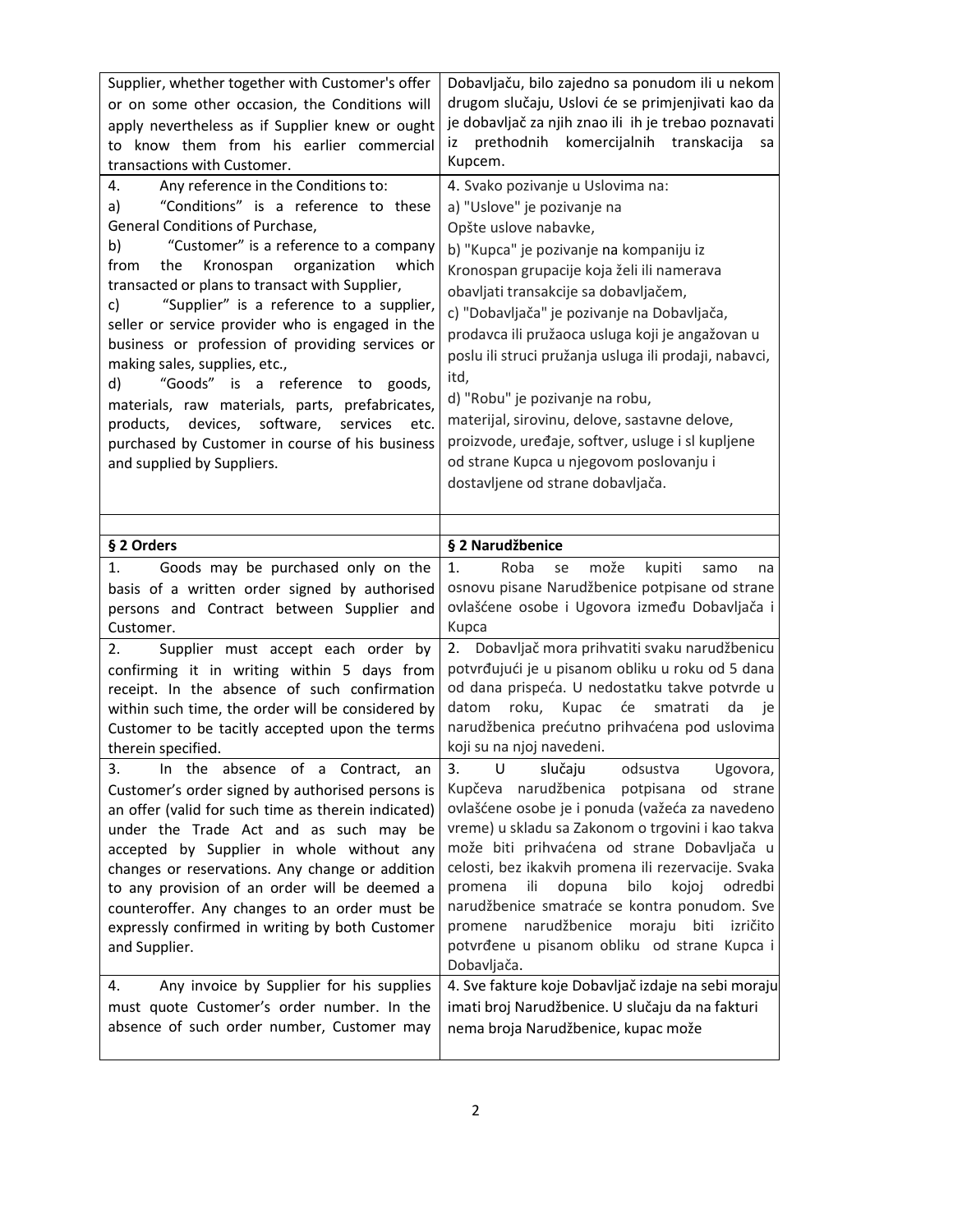| consider that the Goods specified in the invoice                                            | smatrati da Roba navedena na računu nije             |  |
|---------------------------------------------------------------------------------------------|------------------------------------------------------|--|
| have not been ordered and may reject them or                                                | naručena i može je odbiti ili zadržati plaćanje dok  |  |
| withhold payment until Supplier demonstrates                                                | Dobavljač ne dokaže (npr.pokaže Narudžbenicu)        |  |
| (e.g. by showing the order) the basis on which                                              | po kojoj je osnovi Roba isporučena.                  |  |
| the Goods were supplied.                                                                    |                                                      |  |
| The fee for any materials, drawings,<br>5.                                                  | 5. Naknada za bilo kakve materijale, crteže,         |  |
| designs or the like, prepared and/or collected in                                           | dizajne ili slično, pripremljene i / ili prikupljene |  |
| course of pre-order negotiations is included in                                             | tokom pregovora pre Narudžbenice je uključena        |  |
| the order price, and these things shall become                                              | u cenu, i sve će navedeno postati vlasništvo         |  |
| the property of Customer on fulfilment of the                                               | Kupca po ispunjavanju Narudžbenice.                  |  |
| order.                                                                                      |                                                      |  |
| In the case of service orders, Supplier<br>6.                                               | 6. Uslučaju narucivanja servisiranja, dobavljač      |  |
| must collect from Customer's site any waste                                                 | mora ukloniti kod Kupca bilo koji otpad koji         |  |
| generated by the work, as per<br>applicable                                                 | nastaje u toku rada, po primenjivim odredbama        |  |
| provisions of law.                                                                          | zakona.                                              |  |
|                                                                                             |                                                      |  |
| § 3 Deliveries of Goods                                                                     | § 3 Isporuka Robe                                    |  |
| The delivery date shall be as indicated in<br>1.                                            | Datum isporuke mora biti kako je navedeno<br>1.      |  |
| the order. An order may provide for delivery of                                             | u Narudžbenici. Narudžbenica se može izdati za       |  |
| Goods on Customer's call. Without prejudice to                                              | isporuku robe na poziv Kupca. Ne dovodeći u          |  |
| the liability to pay any contractual penalties or                                           | pitanje obaveze plaćanja bilo kakve ugovorne         |  |
| damages under sub-paragraph 5 below, Supplier                                               | kazne ili naknade štete u skladu sa tačkom 5. u      |  |
| must give Customer a prompt notice of any                                                   | nastavku, Dobavljač mora Kupcu dati hitno            |  |
| situation that can affect the timeliness of any                                             | obaveštenje o bilo kojoj situaciji koja može uticati |  |
| delivery of Goods.                                                                          | na pravovremenost isporuke Robe.                     |  |
| No early delivery of Goods is possible<br>2.                                                | Prerana isporuka Robe je moguća<br>2.                |  |
| unless upon Customer's prior written approval.                                              | samo uz prethodnu pisanu suglasnost Kupca. Za        |  |
| For an early delivery, the payment time is                                                  |                                                      |  |
|                                                                                             | ranije isporuke, vreme plaćanja se računa od         |  |
| counted from the delivery date indicated in the                                             | datuma isporuke navedenog u Narudžbenici.            |  |
| order.                                                                                      |                                                      |  |
| Goods are delivered at Supplier's risk and<br>3.                                            | 3.<br>Roba se isporučuje na rizik i trošak           |  |
| cost. Delivery of Goods will be received in                                                 | Dobavljača. Isporučena roba će biti primljena u      |  |
| Customer's warehouse which is open on business                                              | skladište Kupca koje je otvoreno radnim danom        |  |
| days from 7:00 a.m. to 3:00 p.m. (excluding                                                 | od 7:00 do 15:00 (osim u hitnim slučajevima, koje    |  |
| emergencies, to be determined by the                                                        | određuje kupac). Rizik od slučajnog gubitka ili      |  |
| Customer). The risk of accidental loss of or                                                | oštećenja robe prelazi na Kupca po potpisu           |  |
| damage to Goods passes to Customer on                                                       | prijema isporuke, ili u slučaju postrojenja ili      |  |
| signature of delivery receipt or, in the case of                                            | mašina, pri puštanju u rad ili na datum pisane       |  |
| plant or machinery, on commissioning or on the                                              | potvrde prihvatanja od strane predstavnika           |  |
| date of written confirmation of acceptance by                                               | Kupca i Dobavljača. U slučaju Robe koja se meri,     |  |
| representatives of Customer and Supplier. In the                                            | težina robe će se odrediti pomoću vage Kupca.        |  |
| event of complaints as to weight, the weight of                                             | Dobavljač je isključivo odgovoran za posledice       |  |
| the Goods will be determined using Customer's                                               | nepravilne otpreme ili nepotpunosti prevoznih        |  |
| weigh. Supplier is solely responsible for the<br>consequences of improper preparation<br>or | isprava. Kupac ima pravo naplatiti Dobavljaču za     |  |
| incompleteness<br>transport<br>documents.<br>of                                             | bilo koji dokumentiranih trošak koji proizlaze iz    |  |
| Customer is entitled to charge Supplier for any                                             | neispravne ili nepotpune                             |  |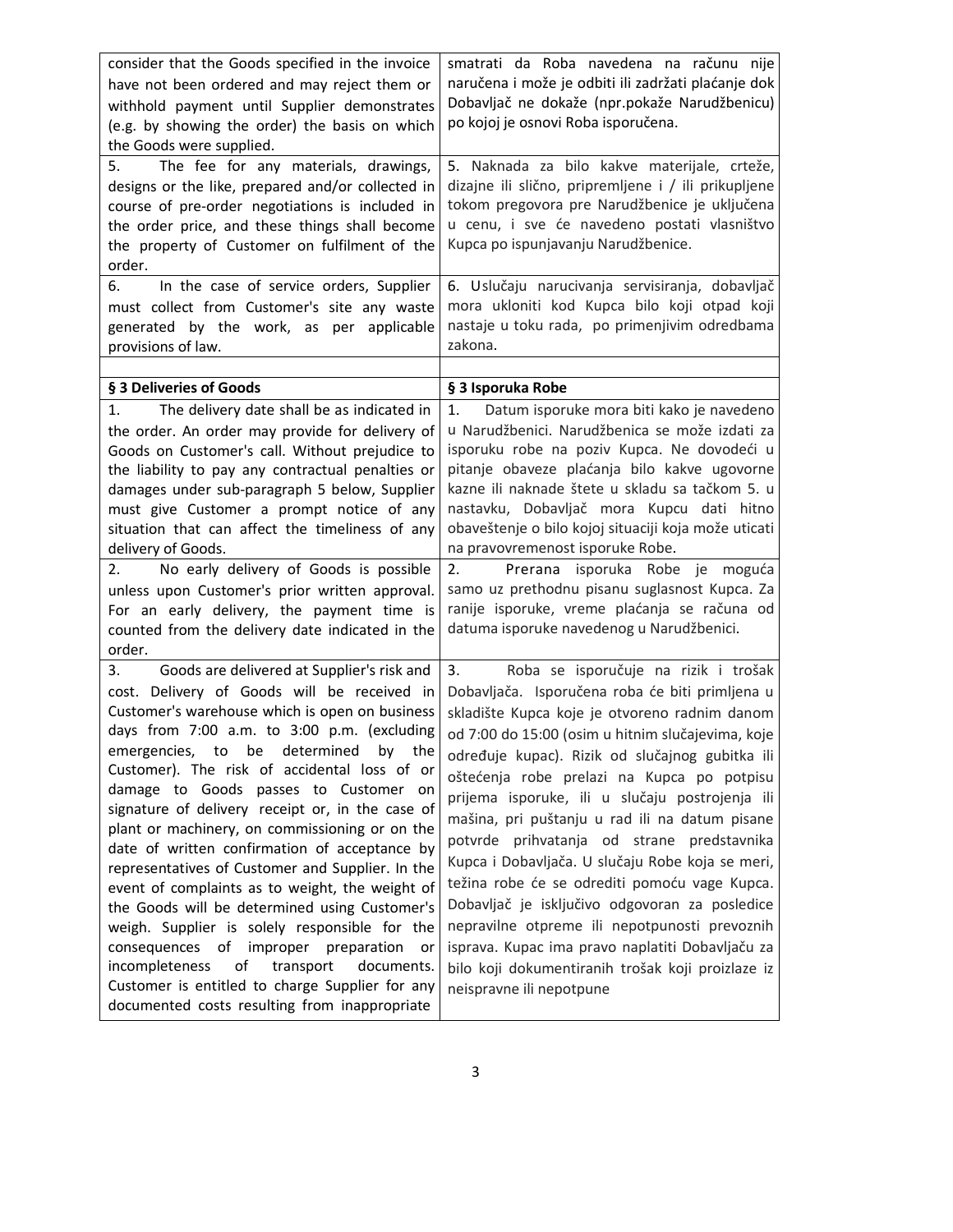| transport documents.                                                                                | transportne dokumentacije.                                                                               |
|-----------------------------------------------------------------------------------------------------|----------------------------------------------------------------------------------------------------------|
| Goods<br>will<br>delivered<br>be<br><b>DAP</b><br>4.<br>on                                          | Roba će biti isporučena po DAP osnovi<br>4.                                                              |
| 2010)<br>(INCOTERMS<br>basis to<br>the<br>delivery                                                  | 2010) do odredišta<br>(INCOTERMS<br>isporuke                                                             |
| specified<br>in the<br>destination<br>order<br><b>or</b><br>to                                      | navedenog u Narudžbenici ili do sedišta Kupca u                                                          |
| Customer's place of business if Customer does                                                       | slučaju da Kupac ne odredi drugo mesto dostave.                                                          |
| not specify a different delivery destination.                                                       |                                                                                                          |
| In the event of delayed delivery, Supplier $\vert$ 5.<br>5.                                         | U slučaju kašnjenja isporuke Robe, dobavljač                                                             |
| will pay Customer a contractual penalty at 5% of ce platiti Kupcu ugovornu kaznu od 5% neto         |                                                                                                          |
|                                                                                                     | net order value per each week started of the vrednosti narudžbenice za svaku nedelju kašnjenja,          |
| delay, but no more than 20% of net order value. ali ne više od 20% neto ukupne vrednosti            |                                                                                                          |
| If Customer incurs a loss due to a delay in narudžbenice. Ako Kupac snosi gubitak zbog              |                                                                                                          |
| delivery of Goods, Customer may rely on the kašnjenja isporuke robe, Kupac može zakonskim           |                                                                                                          |
| general rules of law to seek damages, without pravima tražiti naknadu štete, bez obzira na          |                                                                                                          |
| prejudice of the agreed delay penalty. Customer ugovorene penale. Kupac može tražiti naknadu        |                                                                                                          |
| may seek damages from Supplier both for actual stete od Dobavljača i za stvarne (direktne) štete,   |                                                                                                          |
| (direct) damages, including lost benefits or uključujući i izgubljenu korist ili dobit, kao i za    |                                                                                                          |
|                                                                                                     | profits, and for incidental or consequential sporedne ili posledične (indirektne) štete, nastale u       |
|                                                                                                     | (indirect) damages, arising in connection with a vezi sa kašnjenjem isporuke ili nedostataka na Robi.    |
| delayed delivery or defects of Goods.                                                               |                                                                                                          |
| If the delay in delivering any Goods is $\vert 6$ .<br>6.                                           | Ako je kašnjenje u isporuci bilo koje robe                                                               |
| more than 7 days, Customer shall have the right duže od 7 dana, kupac ima pravo na povlačenje       |                                                                                                          |
| of withdrawal from the order without granting Narudžbenice bez davanja dodatnog roka i bez da       |                                                                                                          |
| an additional period and without losing his right izgubi pravo na ugovornu kaznu ili naknadu štete  |                                                                                                          |
|                                                                                                     | to claim contractual penalty or damages under prema tački 5. Klijent može otkazati narudžbenicu u        |
|                                                                                                     | sub-paragraph 5. Customer may so cancel an roku od 5 radnih dana, počevši od 8. dana kašnjenja           |
| order within 5 business days, starting with the isporuke.                                           |                                                                                                          |
| 8th day of delivery delay.                                                                          |                                                                                                          |
| Together with Goods, Supplier will 7.<br>7.                                                         | Zajedno s Robom, Dobavljač će                                                                            |
| deliver to Customer all document required by dostaviti Kupcu svu dokumentaciju propisanu            |                                                                                                          |
| law, such as instructions in Serbian language, zakonom, kao što su uputstva na Srpskom jeziku,      |                                                                                                          |
| certificates, safety certifications, certificates of sertifikate, sigurnosne sertifikate, potvrde o |                                                                                                          |
|                                                                                                     | origin, attestations, spare part list and approvals poreklu, ateste, rezervni popis delova i saglasnosti |
| relating to Goods. Customer may charge Supplier koje se odnose na robu. Kupac može naplatiti od     |                                                                                                          |
| for any documented costs incurred as a result of Dobavljača za bilo koji dokumentovani trošak       |                                                                                                          |
| lack thereof. Despite not being specified on the nastao kao posledica nedostatka iste. Iako nije    |                                                                                                          |
| Goods<br>and<br>documentation,<br>the                                                               | the navedeno u dokumentaciji, roba i dokumentacija se                                                    |
| documentation shall be provided in compliance moraju osigurati u skladu s najvišim standardima      |                                                                                                          |
| with the highest possible standards and in full pri čemu se u potpunosti moraju poštovati važeći    |                                                                                                          |
| observance of applicable regulations.                                                               | propisi.                                                                                                 |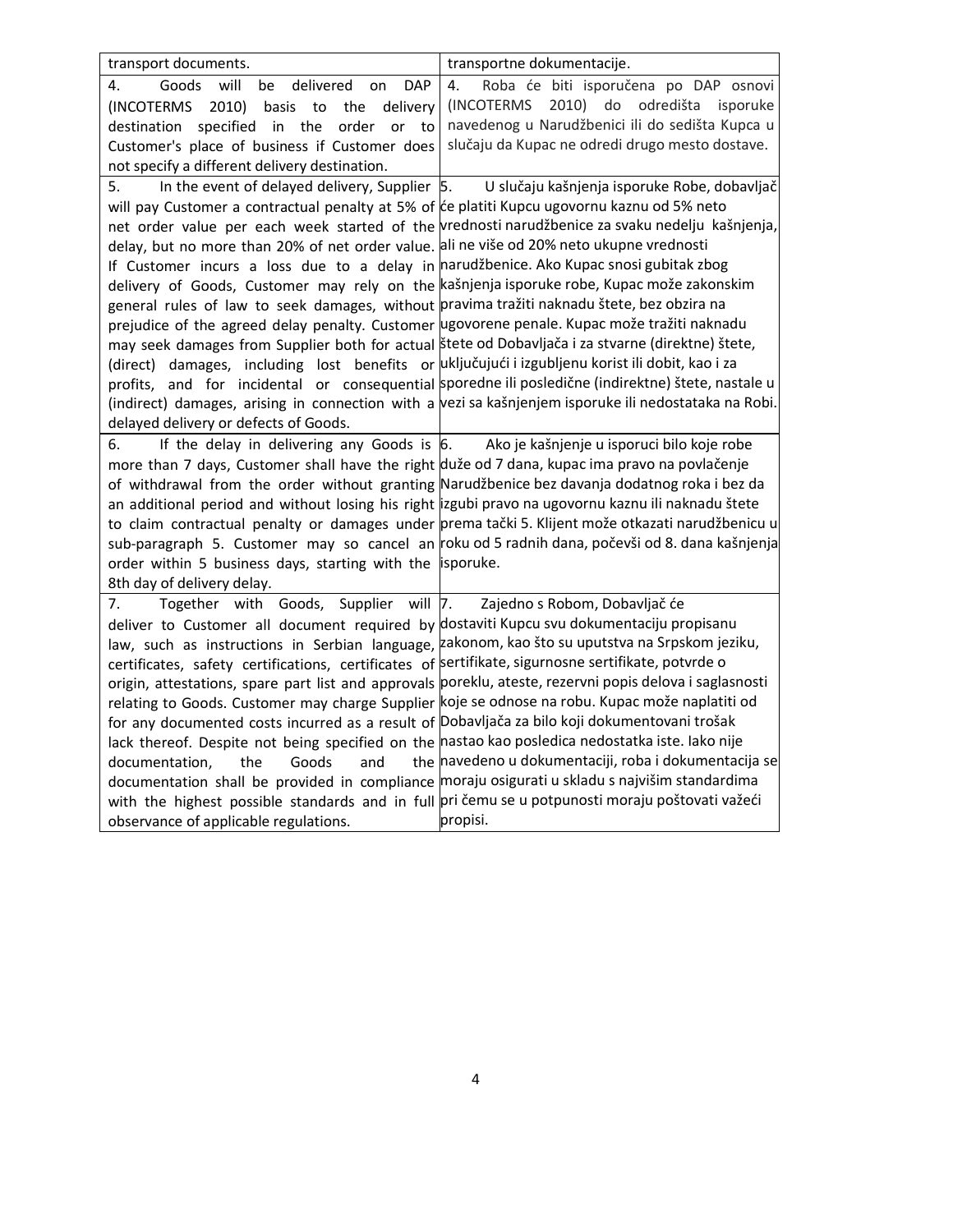| 8.<br>Goods are not deemed delivered if the                                                                                                                                                      | 8.<br>Roba se ne smatra isporučenom ako                                                                |
|--------------------------------------------------------------------------------------------------------------------------------------------------------------------------------------------------|--------------------------------------------------------------------------------------------------------|
| documents referred to in sub-paragraph 7 are                                                                                                                                                     | dokumenti spomenuti u pod-paragrafu 7 nisu                                                             |
| not delivered together with the Goods to                                                                                                                                                         | isporučeni zajedno s Robom Kupcu tako da on                                                            |
| Customer in such a way that Customer is able to                                                                                                                                                  | može slobodno da ih pregleda.                                                                          |
| freely review them.                                                                                                                                                                              |                                                                                                        |
| Supplier will make sure that Goods are<br>9.                                                                                                                                                     | 9.<br>Dobavljač će se pobrinuti da se roba                                                             |
| delivered in containers or in standard packaging isporučuje u kontejnerima ili u standardnim                                                                                                     |                                                                                                        |
| for such Goods or, if no standard packaging has pakovanjima za takvu robu, ili ako standardno                                                                                                    |                                                                                                        |
| been specified, then in such packaging as is pakovanje nije navedeno, onda roba mora biti                                                                                                        |                                                                                                        |
| appropriate to secure and protect the Goods isporučena u ambalaži koja može na odgovarajući                                                                                                      |                                                                                                        |
| until the end of the delivery process.                                                                                                                                                           | način da osigura i zaštiti robu do kraja procesa                                                       |
|                                                                                                                                                                                                  | isporuke.                                                                                              |
| Supplier represents and warrants that his  10.<br>10.                                                                                                                                            | Dobavljač izjavljuje i garantuje da je                                                                 |
| Goods are free of any physical or legal defects, njegova Roba bez ikakvih fizičkih ili pravnih                                                                                                   |                                                                                                        |
| and in particular do not infringe on any third nedostataka, a naročito da ne krši bilo koje pravo                                                                                                |                                                                                                        |
|                                                                                                                                                                                                  | party intellectual property rights, including but intelektualnog vlasništva treće strane, uključujući, |
|                                                                                                                                                                                                  | not limited to any copyrights, trademarks, ali ne i ograničavajući se na autorska prava, zaštitne      |
| patents and/or industrial designs. Supplier, at his znakove, patente i / ili industrijskei dizajne.                                                                                              |                                                                                                        |
|                                                                                                                                                                                                  | expense, will indemnify and/or hold harmless Dobavljač će, o svom trošku, nadoknaditi štetu i /        |
| Customer for any damages, including direct and illi smatrati se odgovornim naspram Kupca za bilo                                                                                                 |                                                                                                        |
|                                                                                                                                                                                                  | indirect damages, arising in connection with kakvu štetu, uključujući direktne i indirektne štete,     |
| delivery of defective Goods.                                                                                                                                                                     | nastale u vezi s dostavom neispravne robe.                                                             |
| 11.                                                                                                                                                                                              | Where Supplier renders any services at 11. Ako Dobavljač vrši Usluge u sedištu                         |
| Customer's site, Supplier is required and liable to Kupca, Dobavljač je dužan i obavezan da poštuje                                                                                              |                                                                                                        |
| comply with all formalities, notify the relevant sve formalnosti, obavesti nadležne osobe, pribavi                                                                                               |                                                                                                        |
|                                                                                                                                                                                                  | administrative authorities, obtain all necessary sve potrebne dozvole i plati sve poreze i doprinose   |
| permits and pay all taxes and social security za socijalno osiguranje za osoblje koje obavlja                                                                                                    |                                                                                                        |
| contributions due, in connection with Supplier's usluge na teritoriji koja pripada Kupcu.                                                                                                        |                                                                                                        |
| personnel performing the services at Customer's                                                                                                                                                  |                                                                                                        |
| site.                                                                                                                                                                                            |                                                                                                        |
| 12.<br>Supplier's personnel and subcontractors 12.                                                                                                                                               | Osoblje Dobavljača i kooperanti                                                                        |
| comply with<br>rules<br>must                                                                                                                                                                     | and regulations moraju poštovati pravila i propise koji se                                             |
| applicable at Customer's site.                                                                                                                                                                   | primenjuju na teritoriji koja pripada Kupcu.                                                           |
| Customer has the right to delay the $ 13$ .<br>13.                                                                                                                                               | Kupac ima pravo odložiti isporuku                                                                      |
| forwarding of all or part of the Goods ordered. In kompletne ili dela naručene robe. U tom slučaju,                                                                                              |                                                                                                        |
| this case, the Supplier undertakes to hold the Dobavljač se obavezuje držati robu u svojem                                                                                                       |                                                                                                        |
| Goods in its or third party storage facilities until skladištu ili skladištu treće strane dok ne dobije                                                                                          |                                                                                                        |
| he is given the go-ahead for delivery. The above zahtev za isporuku. Gore navedeno neće                                                                                                          |                                                                                                        |
| shall not constitute any cost for Customer for the predstavljati nikakav trošak za Kupca za prvih 30                                                                                             |                                                                                                        |
| first 30 days; after such period the parties shall dana; Nakon tog razdoblja stranke će postići<br>reach an agreement on the expenses for storage sporazum o troškovima skladištenja u skladištu |                                                                                                        |
|                                                                                                                                                                                                  | Dobavljača ili skladištu treće strane.                                                                 |
| in the Supplier or third party's facilities.                                                                                                                                                     |                                                                                                        |
| Should the Goods not meet with the 14.<br>14.                                                                                                                                                    | Ako roba ne zadovoljava dogovorene                                                                     |
| agreed specifications, Customer may return the specifikacije, Kupac može vratiti robu dobavljaču,                                                                                                |                                                                                                        |
| Goods to the Supplier at the Supplier's risk and na rizik i trošak dobavljača ili može obavestiti<br>expense or may notify the Supplier that the dobavljača da se roba odbacuje nakon čega će    |                                                                                                        |
|                                                                                                                                                                                                  | Goods are rejected whereupon the Goods shall Roba biti uskladištena na trošak i rizik Dobavljača.      |
| be stored at the Supplier's risk and expense.                                                                                                                                                    |                                                                                                        |
|                                                                                                                                                                                                  |                                                                                                        |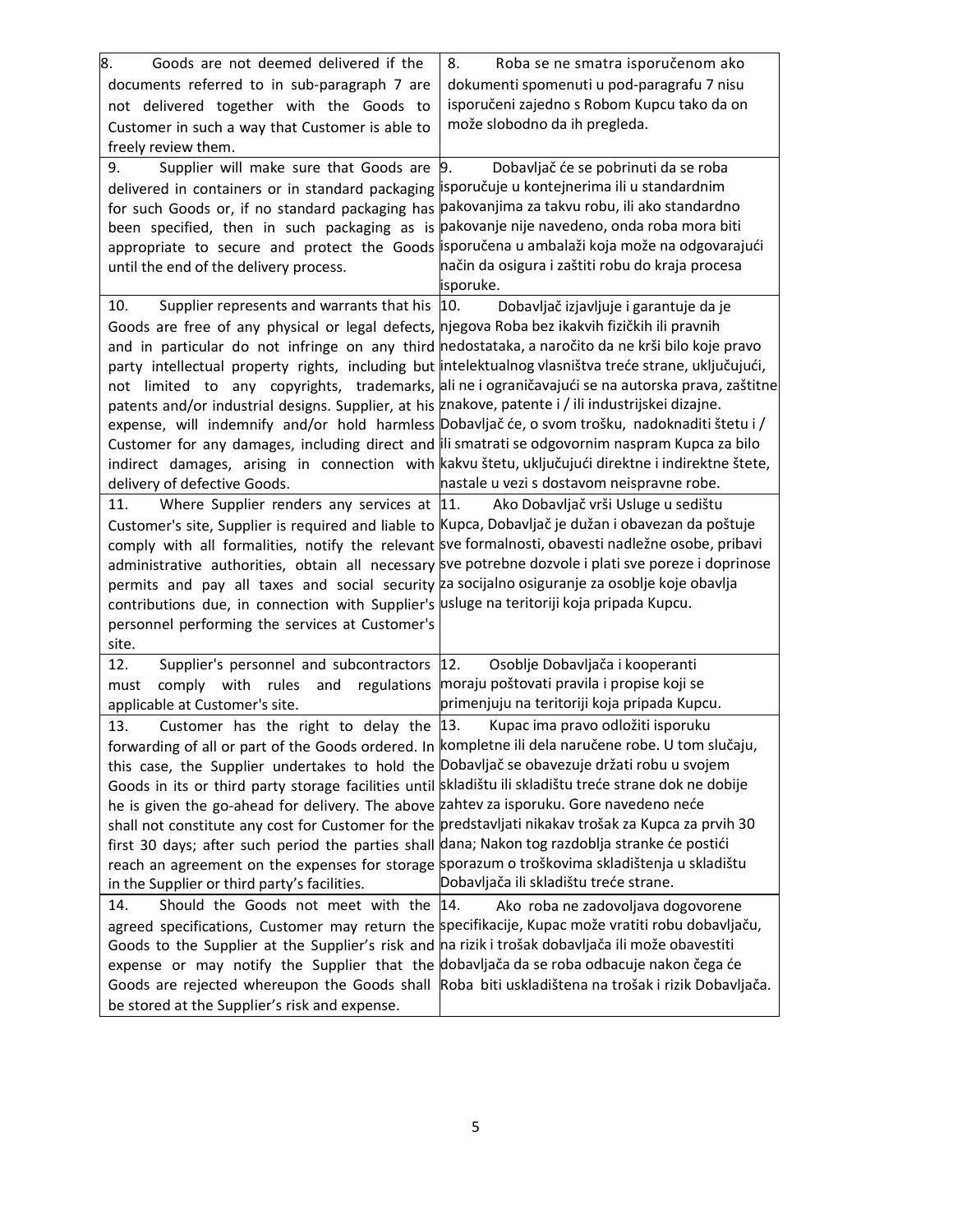| § 4 Warranty, including statutory warranty                                                                                                                                                              | § 4 Garancija, uključujući zakonsku garanciju                                                         |
|---------------------------------------------------------------------------------------------------------------------------------------------------------------------------------------------------------|-------------------------------------------------------------------------------------------------------|
| Customer will have all statutory warranty 1.<br>1.                                                                                                                                                      | Kupac će imati svu zakonsku garanciju                                                                 |
| for defects rights in relation to Goods as per                                                                                                                                                          | na nedostatke na isporučena dobra kao i prava po                                                      |
| applicable law.                                                                                                                                                                                         | važećem zakonu.                                                                                       |
| 2.                                                                                                                                                                                                      | If a complaint is not dealt with within $14 2$ . Ako se reklamacija ne reši u roku od 14              |
| days from receipt, Supplier will pay Customer a dana od dana prispeća, Dobavljač će platiti Kupcu                                                                                                       |                                                                                                       |
| contractual penalty at 5% of net order value per ugovornu kaznu od 5% neto vrednosti                                                                                                                    |                                                                                                       |
|                                                                                                                                                                                                         | each week started of the complaint processing narudžbenice za svaku nedelju kašnjenja počevši od      |
| delay, but no more than 20% of net order value. datuma prigovora, ali ne više od 20% neto                                                                                                               |                                                                                                       |
|                                                                                                                                                                                                         | If Customer incurs a loss due to a delay in vrednosti narudžbenice. Ako Kupac pretrpi gubitak         |
|                                                                                                                                                                                                         | complaint processing, Customer may rely on the zbog kašnjenja pri procesuiranju reklamacije, Kupac    |
| general rules of law to seek damages without može opštim zakonskim pravilima tražiti naknadu                                                                                                            |                                                                                                       |
| prejudice of the agreed delay penalty.                                                                                                                                                                  | štete, bez obzira na ugovorene kazne.                                                                 |
| In the event of Customer's withdrawal 3. U slučaju odustajanja Kupca od<br>3.                                                                                                                           |                                                                                                       |
| from an order or Contract, Customer may, narudžbenice ili Ugovora, Kupac može, bez                                                                                                                      |                                                                                                       |
| without limitation, charge Supplier a fee for the ograničenja, naplatiti dobavljaču naknadu za                                                                                                          |                                                                                                       |
| storage of any Goods that have not been taken skladištenje svih Roba koja nisu preuzete nazad.                                                                                                          |                                                                                                       |
| back.                                                                                                                                                                                                   |                                                                                                       |
| Unless an order or Contract between 4.<br>4.                                                                                                                                                            | Ako Naružbenicom ili Ugovorom između                                                                  |
| Customer and Supplier provides otherwise, Kupca i Dobavljača nije drukčije određeno,                                                                                                                    |                                                                                                       |
| Supplier grants to the Customer a quality dobavljač daje Kupcu garanciju kvaliteta za robu                                                                                                              |                                                                                                       |
| warranty for the                                                                                                                                                                                        | Goods that have been koja je isporučena, na najmanje 3 godine od dana                                 |
| delivered, for at least 3 years from being isporuke. Ako isporuka uključuje usluge, garancija                                                                                                           |                                                                                                       |
| released to Customer. Where a supply involves od dobavljača pokriva celokupni opseg usluga, tj                                                                                                          |                                                                                                       |
|                                                                                                                                                                                                         | services, Supplier's warranty covers the entire sve pojedinačne materijale, uređaje ili delove (čak i |
| scope of the services, i.e. both individual ako je garancija proizvođača drugačija) ugradnju,                                                                                                           |                                                                                                       |
| materials, devices or subassemblies (even if obradu, montažu ili instalacijske radove. Pod                                                                                                              |                                                                                                       |
| manufacturer's warranty was different) and garancijom, Kupac može, po vlastitom nahođenju,                                                                                                              |                                                                                                       |
| related incorporation, processing, assembly or zahtevati da se fizički defekt robe otkloni ili da se<br>installation work. Under the warranty, Customer lisporuči ispravna Roba. Ako se Kupac poziva na |                                                                                                       |
|                                                                                                                                                                                                         | may, at his own discretion, demand that the garanciju, Dobavljač mora vratiti neispravnu robu iz      |
|                                                                                                                                                                                                         | physical defect of the Goods is remedied or that skladišta kupca i isporučiti ispravnu Robu. U okviru |
| defect-free Goods are delivered. If Customer svojih pravnih lekova, Kupac može unajmiti treće                                                                                                           |                                                                                                       |
| invokes the warranty, Supplier must take back strane da otklone nedostatke na trošak i rizik                                                                                                            |                                                                                                       |
| the defective Goods from Customer's warehouse Dobavljača, pri čemu ne mora da traži od                                                                                                                  |                                                                                                       |
|                                                                                                                                                                                                         | and redeliver defect-free Goods. As part of his dobavljača da to učini. Zajedno s robom, Dobavljač    |
| remedies, Customer may have third parties će dostaviti Kupcu garancioni sertifikat kojim će                                                                                                             |                                                                                                       |
| remedy the defect at Supplier's cost and risk, potvrditi prava Kupca.                                                                                                                                   |                                                                                                       |
| without having to request Supplier to do so.                                                                                                                                                            |                                                                                                       |
| Together with Goods, Supplier will deliver to                                                                                                                                                           |                                                                                                       |
| Customer a warranty certificate to confirm                                                                                                                                                              |                                                                                                       |
| Customer's rights.                                                                                                                                                                                      |                                                                                                       |
|                                                                                                                                                                                                         |                                                                                                       |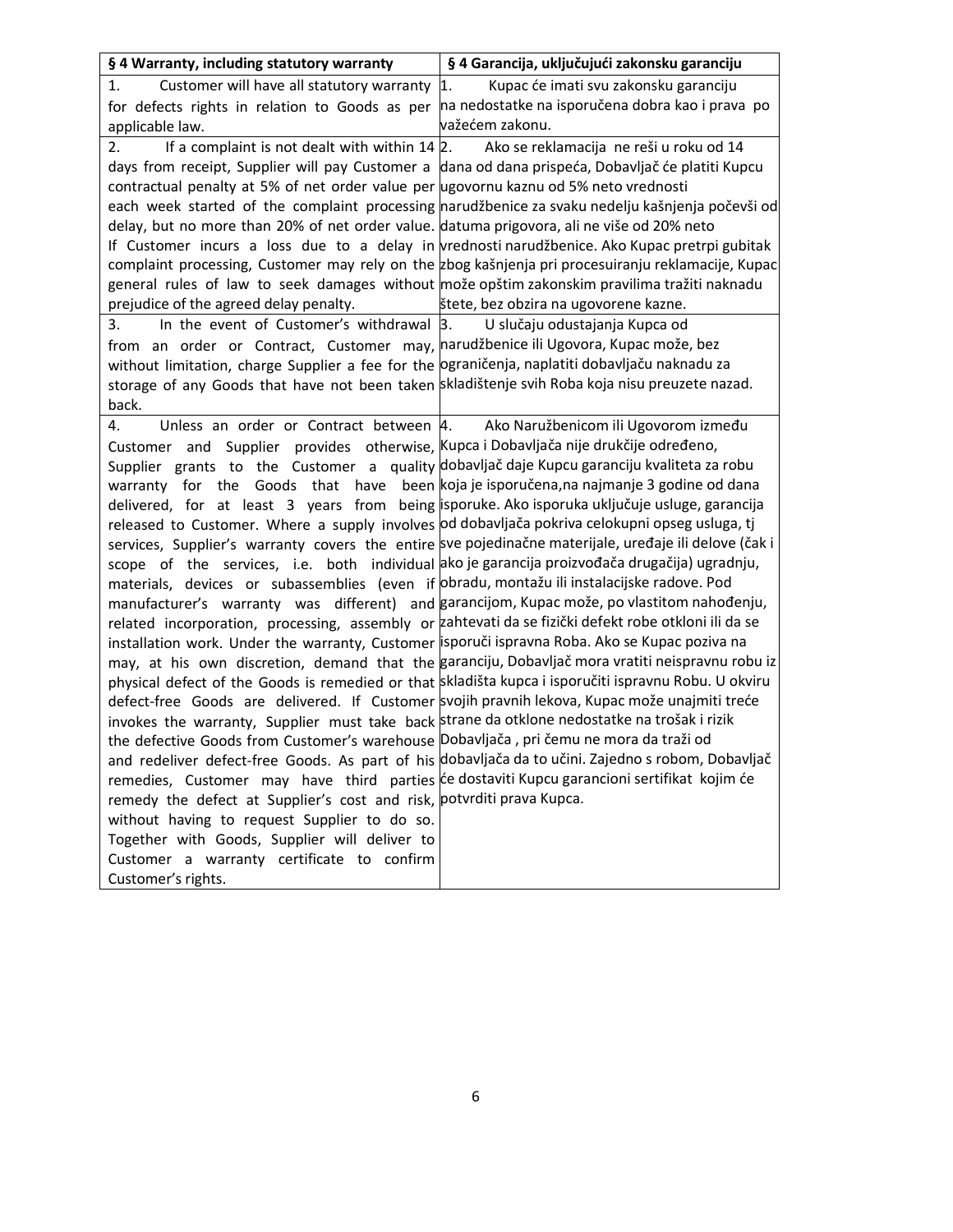| 5.<br>Customer reserves the right to withhold 5.                                                    | Kupac zadržava pravo da obustavi                                                                      |
|-----------------------------------------------------------------------------------------------------|-------------------------------------------------------------------------------------------------------|
| payment or make a deduction from payment for                                                        | plaćanje ili umanji plaćanja za                                                                       |
| Goods for which he pursues claims under any of                                                      | Robu za koju ima potraživanje po bilo kojim                                                           |
| sub-paragraphs 1 to 4.                                                                              | tačkama paragrafa od 1-4.                                                                             |
| Supplier will be liable for acts, defaults,<br>6.                                                   | 6.<br>Dobavljač će biti odgovoran za dela,                                                            |
| duties<br>of<br>and<br>his<br>negligence                                                            | suppliers, nedostatke, nemar i dužnosti njegovih dobavljača,                                          |
|                                                                                                     | subcontractors, agents, employees, workers or kooperanata, agenata, zaposlenih, radnika i drugih      |
|                                                                                                     | other contractors as if they were his own acts, izvođača kao da su to njegova vlastita dela, greške,  |
| defaults, negligence or duties. Supplier shall in nemar ili dužnosti. Dobavljač će u svakom slučaju |                                                                                                       |
| any case be responsible for any loss or injury to biti odgovoran za bilo kakav gubitak ili povredu  |                                                                                                       |
| people or damage to property caused by faults in  ljudi ili štetu na imovini uzrokovanu greškama na |                                                                                                       |
| supplied Goods. Any subcontracting must be isporučenoj robi. Svako podugovaranje mora biti          |                                                                                                       |
| approved in writing by the Customer.                                                                | odobreno u pisanom obliku od strane Kupca.                                                            |
|                                                                                                     |                                                                                                       |
| § 5 Weighing services                                                                               | § 5 Usluga vaganja                                                                                    |
| Customer may charge Supplier for<br>1.                                                              | Kupac može naplatiti Dobavljaču za uslugu<br>1.                                                       |
| weighing services on Customer's premises                                                            | vaganja na lokaciji Kupca po cenovniku Kupca.                                                         |
| at Customer's prices.                                                                               |                                                                                                       |
|                                                                                                     |                                                                                                       |
| § 6 Settling accounts with Supplier                                                                 | § 6 Podmiraivanje računa sa Dobavljačem                                                               |
| Unless an order provides otherwise, any $ 1$ .<br>1.                                                | Osim ako Narudžbenicom nije drugačije                                                                 |
| prices stated in the order are fixed prices ex određeno, sve cene navedene na narudžbenici su       |                                                                                                       |
| warehouse or Customer's site. If there is a price fiksne cene FCA ili DAP skladište Kupca.          |                                                                                                       |
| reduction between Customer's submission of an Ako dođe do redukcija cene nakon podnošenja           |                                                                                                       |
| order and the delivery of the Goods, Supplier will Narudžbenice od strane Kupca i isporuku robe,    |                                                                                                       |
|                                                                                                     | appropriately reduce the price earlier agreed in Dobavljač će na odgovarajući način smanjiti ranije   |
|                                                                                                     | the order. Supplier is not entitled to increase the dogovoreno cene po Narudžbenici. Dobavljač nema   |
|                                                                                                     | order price if the price for the Goods is increased pravo na povećanje cene robe, u slučaju povećanja |
| between Customer's submission of the order and cene robe u periodu između podošenja                 |                                                                                                       |
| the delivery of the Goods.                                                                          | narudžbenice od strane Kupca i isporuke robe.                                                         |
| include<br>appropriate 2.<br>2.<br>Order<br>prices                                                  | Cene na Narudžbenici uključuju                                                                        |
| packaging and packaging will, without limitation, odgovarajuću ambalažu koja, bez ograničenja,      |                                                                                                       |
|                                                                                                     | comply with applicable marking and labelling mora biti u skladu sa važećim propisima, označena i      |
| regulations. Order price cover all obligations, obeležena. Cene na Narudžbenici pokrivaju sve       |                                                                                                       |
|                                                                                                     | actions and burdens needed to fully perform the obaveze, akcije i opterećenja potrebna za potpuno     |
| order.                                                                                              | poštovanje Narudžbenice.                                                                              |
| Any prices and rebates for an order will $ 3$ .<br>3.                                               | Sve cene i rabati za Narudžbenicu će se                                                               |
| also to changed orders and follow-<br>apply                                                         | primenjivati i na promenjene Narudžbenice i                                                           |
| up/additional orders.                                                                               | naknadne / dodatne Narudžbenice.                                                                      |
| Orders are invoiced on the basis of 4.<br>4.                                                        | Narudžbenice će se fakturisati na osnovu                                                              |
| acceptance certificates signed in relation to potvrde prihvatanja robe od strane Dobavljača i       |                                                                                                       |
| Goods by Supplier and Customer. The fact that Kupca. Činjenica da nema potraživanja od strane       |                                                                                                       |
| claims<br>no                                                                                        | are raised by Customer in an Kupca u potvrdi o prihvatanju koje se odnosi na                          |
| acceptance certificate in relation to defective oštećenu robu, neće sprečiti podizanje takvog       |                                                                                                       |
| Goods will not prevent him from raising such potraživanja kasnije ukoliko su primećeni nakon        |                                                                                                       |
| claims later if the defects only become apparent                                                    | prihvatanja ili su bili prikriveni od strane                                                          |
| after acceptance or were concealed by Supplier.                                                     | Dobavljača.                                                                                           |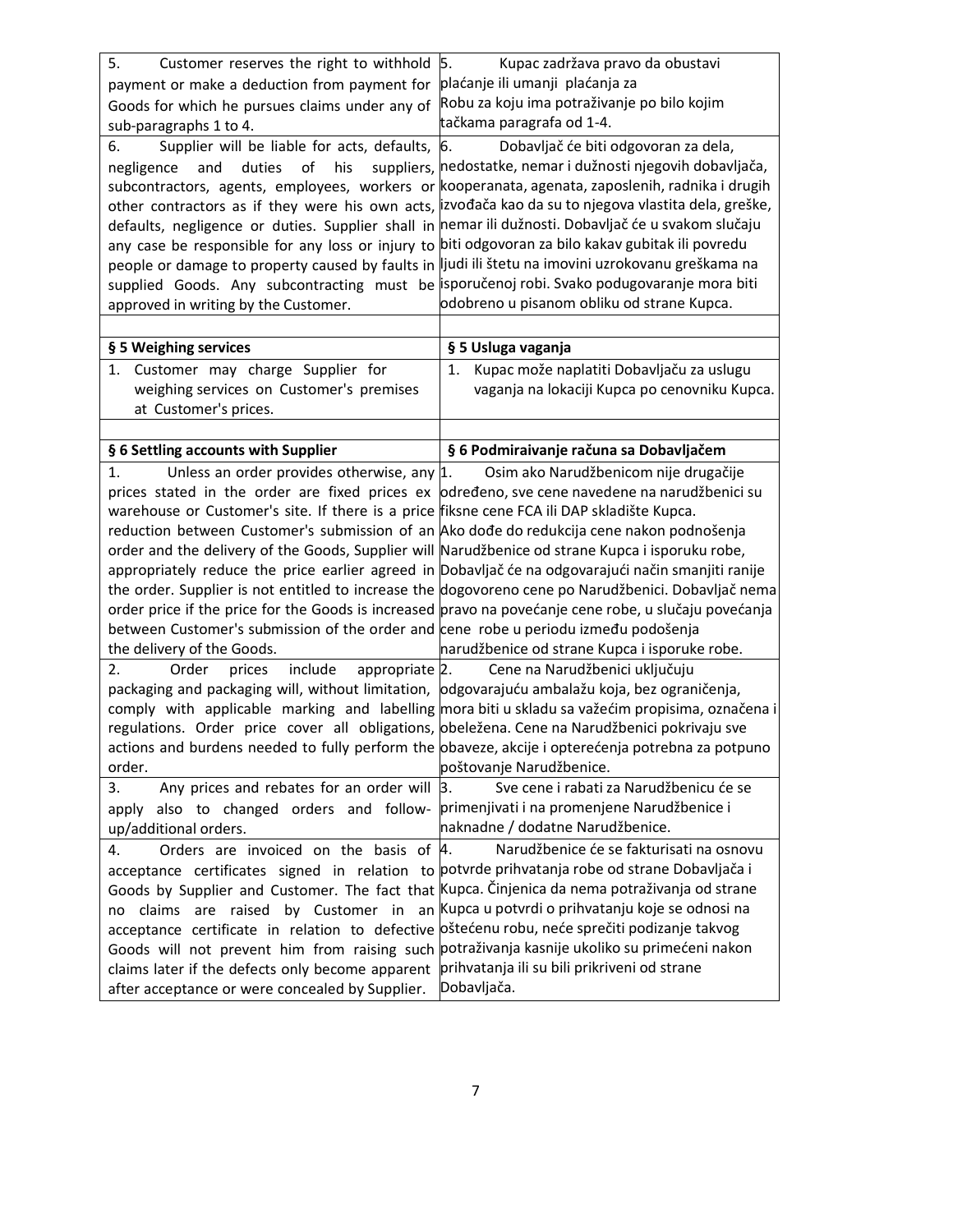| 5.                                                                                                  | In the event of orders relating to regular   U slučaju Narudžbi koji se odnose na redovne             |
|-----------------------------------------------------------------------------------------------------|-------------------------------------------------------------------------------------------------------|
|                                                                                                     | deliveries, Customer's payments will be made on isporuke, Kupac će isplatu izvršiti na osnovu zbirnih |
|                                                                                                     | the basis of summary invoices issued by Supplier računa izdatih od strane Dobavljača na mesečnom      |
| on a monthly or weekly basis, as agreed with ili nedeljnom nivou, kao što je dogovoreno sa          |                                                                                                       |
| Customer.                                                                                           | Kupcem.                                                                                               |
| Where pricing is stated in a foreign $ 6$ .<br>6.                                                   | Ako se navodi cena u stranoj valuti, Kupac i                                                          |
|                                                                                                     | currency, Customer and Supplier will settle Dobavljača će uskladiti međusobne račune prema            |
|                                                                                                     | mutual accounts according to the published objavljenom prosečnom (srednjem) kursu Narodne             |
| average (middle) exchange rate of the National banke Srbije ("Banka") važećem na dan koji           |                                                                                                       |
| Bank of Serbia ("Bank") applicable as at the prethodi datumu računa. Dobavljač se mora              |                                                                                                       |
|                                                                                                     | date of the business day preceding the invoice pobrinuti da se račun slaže sa kursom banke prema      |
| date. Supplier must make sure the invoice refers kojima će stranke rešiti svoje međusobne račune.   |                                                                                                       |
|                                                                                                     | to an exchange rate and an Bank table of Dobavljačneće naplatiti Korisniku razlike u cenama           |
| exchange rates according to which the Parties koje proizlaze iz kursnih razlika.                    |                                                                                                       |
| will settle their mutual accounts. Supplier will not                                                |                                                                                                       |
| charge Customer for any price differences                                                           |                                                                                                       |
| resulting from foreign exchange differences.                                                        |                                                                                                       |
| Where a delivery is for Goods with a net $ 7 $ .<br>7.                                              | Ako je isporučena roba u neto vrednosti                                                               |
| value of more than 20 000 EUR (or equivalent in višoj od 20 000 EUR (ili protivvrednost u stranoj   |                                                                                                       |
| a foreign currency), Customer reserves the right valuti), Kupac zadržava pravo zadržati 10% od te   |                                                                                                       |
| to retain 10% of such net value as a security for neto vrednosti kao osiguranje za sva potraživanja |                                                                                                       |
| any claims he may have under §4 of the koja on može imati prema članu § 4 Uslova, za                |                                                                                                       |
| Conditions, for 1 year from the passage of risk of period od godinu dana od prestanka rizika od     |                                                                                                       |
| accidental loss of or damage to the Goods.                                                          | gubitka ili oštećenja Roba.                                                                           |
| 8.                                                                                                  | Supplier's receivables resulting from his 8. Potraživanja od Dobavljača koja proizlaze iz             |
|                                                                                                     | completed orders may be offset by Customer  izvršenih narudžbenica mogu se umanjiti od strane         |
| against amounts payable by Supplier to the Kupca u sledećim kompanijama: ("Kronospan                |                                                                                                       |
| following companies ("Kronospan Entities"): entiteti,,): Kronospan SRB d.o.o.                       |                                                                                                       |
| Kronospan SRB d.o.o. Customer may offset any Kupac može da nadoknadi bilo koji iznos koje           |                                                                                                       |
| amounts payable by Supplier under Contract, Dobavljač plati po ugovoru, narudžbernici i/ili         |                                                                                                       |
| Conditions<br>order and/or the                                                                      | against any Uslova protivno bilo kom potraživanju Dobavljača                                          |
| Supplier's receivables due from companies of the od kompanija iz Kronospan entiteta.                |                                                                                                       |
| Kronospan Entities.                                                                                 |                                                                                                       |
| Supplier undertakes that the terms 9.<br>9.                                                         | Dobavljač se obavezuje da uslovi koje je                                                              |
| offered for supplies of his Goods to the ponudio za isporuku svoje Robe gore navedenim              |                                                                                                       |
| companies mentioned in sub-paragraph 8 will be kompanijama u pod-paragrafu 8. neće biti gori od     |                                                                                                       |
| no worse than those offered to Customer.                                                            | onih koje je ponudio Kupcu.                                                                           |
|                                                                                                     |                                                                                                       |
| § 7 Payment terms                                                                                   | §7 Uslovi plaćanja                                                                                    |
| Customer will pay for delivered Goods<br>1.                                                         | 1.<br>Kupac će platiti za isporučena dobra                                                            |
| using non-cash payment, that is by a bank                                                           | korišćenjem bezgotovinskog plaćanja, odnosno                                                          |
| transfer to Supplier's bank account.                                                                | putem bankovnog transfera na bankovni račun                                                           |
|                                                                                                     | Dobavljača.                                                                                           |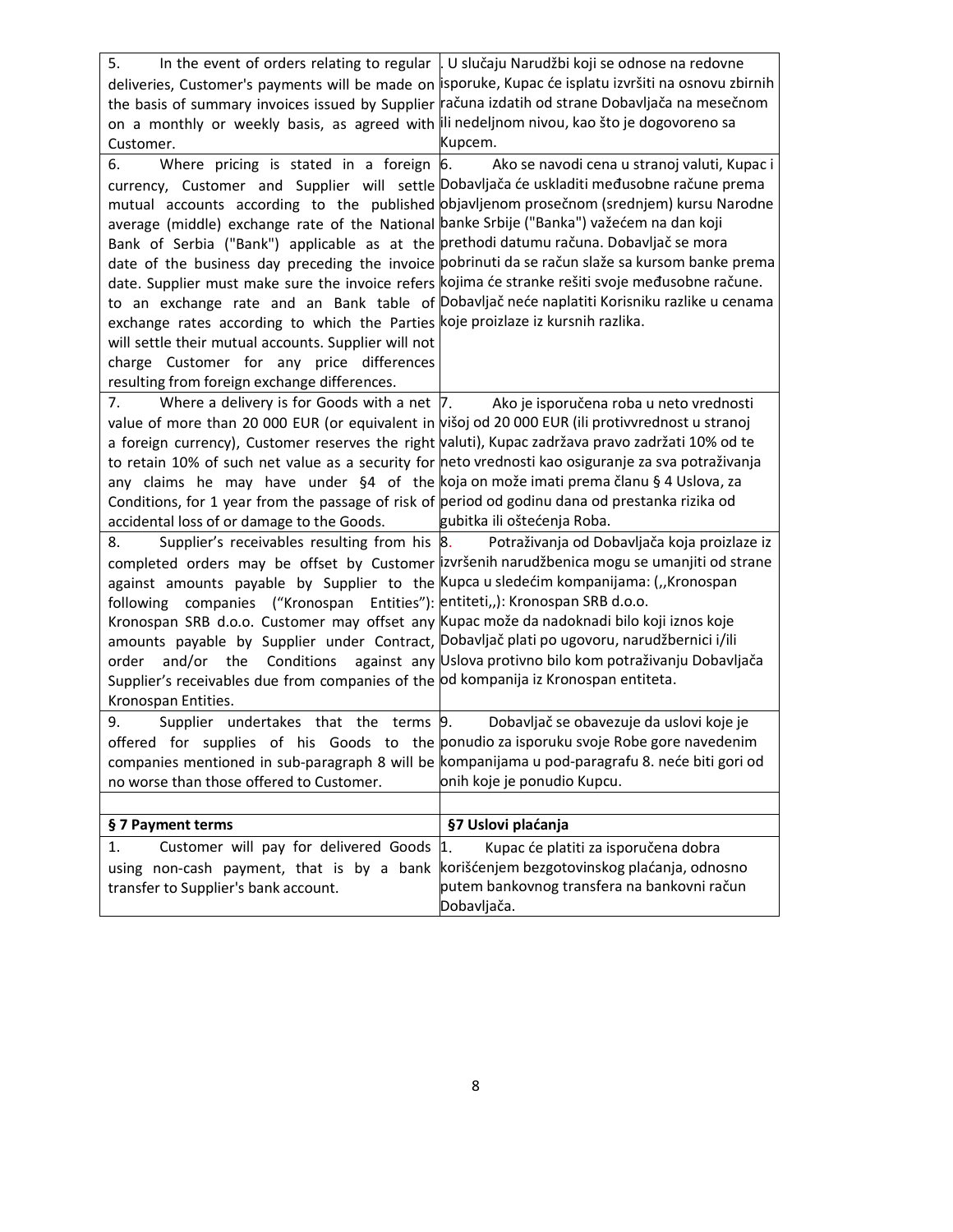| 2.<br>Unless<br>the<br>contract<br>with<br>Supplier<br>provides otherwise, payment for purchased<br>Goods will be made on the next 15th or last day<br>of the month, following the time for payment as<br>agreed in the order which shall be counted from<br>the later of the date indicated in the Goods<br>acceptance certificate or the invoice receipt<br>date. If Customer pays for received Goods at<br>least 14 days earlier than as agreed in the order,<br>Supplier will grant Customer a discount of at<br>least 3%. This discount may, based on individual<br>written agreement between Customer and<br>Supplier, be replaced with an extra rebate in | 2.<br>Osim ako Ugovorom sa dobavljačem nije<br>drugačije određeno, plaćanje za kupljenu<br>Robu obaviće se sledećeg 15. ili zadnjeg dana u<br>mesecu, prateći vreme za plaćanje koje je<br>dogovoreno u Narudžbenici a koje će se računati<br>od kasnijeg datuma navedenog u potvrdi o<br>prihvatanju Robe ili po datumu prispeća računa.<br>Ako Kupac plaća za primljenu Robu najmanje 14<br>dana ranije nego što je dogovoreno u narudžbenici,<br>Dobavljač će odobriti Kupcu popust od najmanje<br>3%. Ovaj se popust može, na osnovu individualnog<br>pisanog sporazuma između Kupca i Dobavljača, biti<br>zamenjen dodatnim rabatom iz § 8 Uslova.                  |
|------------------------------------------------------------------------------------------------------------------------------------------------------------------------------------------------------------------------------------------------------------------------------------------------------------------------------------------------------------------------------------------------------------------------------------------------------------------------------------------------------------------------------------------------------------------------------------------------------------------------------------------------------------------|--------------------------------------------------------------------------------------------------------------------------------------------------------------------------------------------------------------------------------------------------------------------------------------------------------------------------------------------------------------------------------------------------------------------------------------------------------------------------------------------------------------------------------------------------------------------------------------------------------------------------------------------------------------------------|
| addition to the rebates set out in §8 of the<br>Conditions.<br>3.<br>Payment for the Goods may be made at a                                                                                                                                                                                                                                                                                                                                                                                                                                                                                                                                                      | Plaćanje za Robu može biti izvršeno nekog<br>3.                                                                                                                                                                                                                                                                                                                                                                                                                                                                                                                                                                                                                          |
| different date on receipt of Customer's written<br>consent.                                                                                                                                                                                                                                                                                                                                                                                                                                                                                                                                                                                                      | drugog datuma po prispeću pisane suglasnosti<br>Kupca.                                                                                                                                                                                                                                                                                                                                                                                                                                                                                                                                                                                                                   |
| Payment is deemed to be made at the<br>4.<br>date of the debit to Customer's bank account.                                                                                                                                                                                                                                                                                                                                                                                                                                                                                                                                                                       | 4.<br>Smatraće se da je plaćanje izvršeno danom<br>uplate na bankovni račun Kupca                                                                                                                                                                                                                                                                                                                                                                                                                                                                                                                                                                                        |
| 5.<br>Customer may make a setoff against 5.<br>Customer in connection with an order or order sa Narudžbenicom ili ispunjenjem Narudžbenice,<br>fulfilment, even if such amounts are not čak i ako ti iznosi nisu obavezujući.<br>enforceable.                                                                                                                                                                                                                                                                                                                                                                                                                    | Kupac može izvršiti kompenzaciju Obaveze<br>amounts due to Supplier for any amounts due to prema dobavljaču na sve iznose prema Kupcu u vezi                                                                                                                                                                                                                                                                                                                                                                                                                                                                                                                             |
|                                                                                                                                                                                                                                                                                                                                                                                                                                                                                                                                                                                                                                                                  | § 8 Viša sila                                                                                                                                                                                                                                                                                                                                                                                                                                                                                                                                                                                                                                                            |
| § 8 Force majeure<br>Neither of the parties is liable for damage<br>1.                                                                                                                                                                                                                                                                                                                                                                                                                                                                                                                                                                                           | 1.<br>Niti jedna od strana nije odgovorna za štetu                                                                                                                                                                                                                                                                                                                                                                                                                                                                                                                                                                                                                       |
| suffered due to force majeure circumstances.                                                                                                                                                                                                                                                                                                                                                                                                                                                                                                                                                                                                                     | nastalu zbog više sile.                                                                                                                                                                                                                                                                                                                                                                                                                                                                                                                                                                                                                                                  |
| 1. The party for which it becomes impossible to<br>meet its contractual obligations due to force ispuni svoje ugovorne obaveze zbog više sile,<br>the other party in writing latest 14 days as of najkasnije 14 dana od dana početka takvih<br>of the<br>the<br>date<br>apply also<br>to<br>notices<br>shall<br>such<br>its contractual obligations due to force svoje odgovornosti.<br>majeure circumstances shall deprive this<br>party of the right to refer to force majeure<br>circumstances in order to be released from<br>its liability.                                                                                                                 | Stranka koja ne bude u mogućnosti da<br>2.<br>majeure circumstances, shall notify of that obavestiće o tome drugu stranku u pisanom obliku<br>beginning of such okolnosti. Obaveza davanja takvog obaveštenja<br>circumstances. The obligation to provide primjenjuju se i na informaciju da takva okolnost<br>an više nije prisutna. Nedostatak obaveštenja od<br>information that such circumstance is no strane stranke koja više ne može ispunjavati svoje<br>longer present. Lack of notification from the ugovorne obaveze zbog više sile uskratiće pravo te<br>party to which it becomes impossible to fulfil stranke da se poziva na više sile kako bi se lišila |
| When force majeure circumstance occurs 3.<br>3.                                                                                                                                                                                                                                                                                                                                                                                                                                                                                                                                                                                                                  | Kad nastanu okolnosti više sile                                                                                                                                                                                                                                                                                                                                                                                                                                                                                                                                                                                                                                          |
|                                                                                                                                                                                                                                                                                                                                                                                                                                                                                                                                                                                                                                                                  | the time stipulated for fulfilment by the parties vreme predvideno za ispunjenje obaveza Stranaka                                                                                                                                                                                                                                                                                                                                                                                                                                                                                                                                                                        |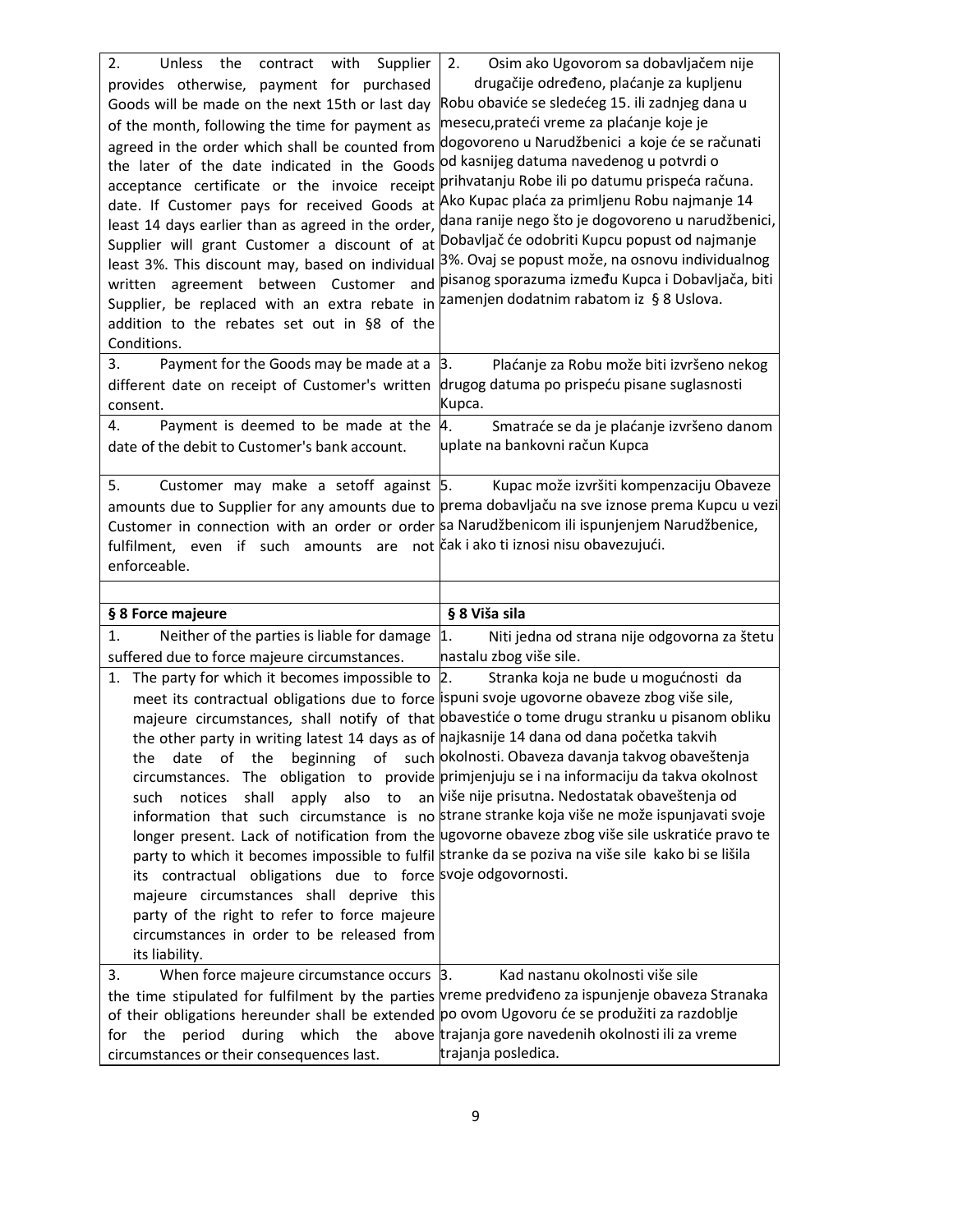| 4. | If suspension caused by force majeure<br>lasts more than 30 days, the party which is not<br>affected by force majeure circumstance<br>is<br>entitled to withdraw from, a part or the entire,<br>order without granting an additional period but,<br>with the exclusion of any further indemnity.                                                                                                                                                                                                                                                                                                                                                                                                                                                                                                                                                    | Ako odlaganje izvršenja zbog više sile<br>4.<br>traje više od 30 dana, stranka koja nije<br>pod uticajem okolnosti više sile ima pravo povući se<br>iz dela ili cele Narudžbenice, bez odobrenja<br>dodatnog razdoblja za izvršenje, ali uz isključenje<br>bilo kakvog odštetnog zahteva.                                                                                                                                                                                                                                                                                                                                                                      |
|----|-----------------------------------------------------------------------------------------------------------------------------------------------------------------------------------------------------------------------------------------------------------------------------------------------------------------------------------------------------------------------------------------------------------------------------------------------------------------------------------------------------------------------------------------------------------------------------------------------------------------------------------------------------------------------------------------------------------------------------------------------------------------------------------------------------------------------------------------------------|----------------------------------------------------------------------------------------------------------------------------------------------------------------------------------------------------------------------------------------------------------------------------------------------------------------------------------------------------------------------------------------------------------------------------------------------------------------------------------------------------------------------------------------------------------------------------------------------------------------------------------------------------------------|
|    |                                                                                                                                                                                                                                                                                                                                                                                                                                                                                                                                                                                                                                                                                                                                                                                                                                                     |                                                                                                                                                                                                                                                                                                                                                                                                                                                                                                                                                                                                                                                                |
|    | § 9 Final provisions                                                                                                                                                                                                                                                                                                                                                                                                                                                                                                                                                                                                                                                                                                                                                                                                                                | § 9 Završne odredbe                                                                                                                                                                                                                                                                                                                                                                                                                                                                                                                                                                                                                                            |
|    | 1. Supplier is not entitled to assign his rights or<br>duties in relation to Customer without<br>Customer's prior written consent. Signing a<br>Contract in accordance with the Conditions<br>means that Supplier gives unconditional<br>consent to assign any rights or duties of a<br>Kronospan Entity to Customer.                                                                                                                                                                                                                                                                                                                                                                                                                                                                                                                               | Dobavljač nema pravo dodeliti svoja prava<br>1.<br>ili dužnosti u odnosu na Kupca, bez<br>prethodnog pisanog pristanka Kupca.<br>Potpisivanje ugovora u skladu sa uslovima<br>znači da dobavljač daje bezuslovni<br>pristanak za dodeljivanje prava ili dužnosti<br>Kronospan entiteta Kupcu.                                                                                                                                                                                                                                                                                                                                                                  |
| 2. | Supplier will maintain the secrecy of order 2.                                                                                                                                                                                                                                                                                                                                                                                                                                                                                                                                                                                                                                                                                                                                                                                                      | Dobavljač će držati u tajnosti uslove                                                                                                                                                                                                                                                                                                                                                                                                                                                                                                                                                                                                                          |
|    | to Supplier's attention when negotiating or Dobavljača kada se pregovara ili izvršava<br>fulfilling an order. Supplier may disclose such Narudžbenica. Dobavljač može otkriti takve<br>written consent or if required by mandatory Kupca ili ako to zahtevaju obavezne odredbe<br>provisions of law. In the event of a breach of zakona. U slučaju kršenja navedenih obveza,<br>for each breach. If Customer incurs a loss due zbog povrede prethodno navedenih obaveza<br>to<br>obligations, Customer may rely on the da traži naknadu štete bez obzira ugovorene<br>general rules of law to seek to damages penale. Kupac može tražiti naknadu štete od<br>without prejudice of the agreed delay dobavljača za stvarne (direktne) štete, za<br>Supplier for actual (direct) damages, for<br>consequential (indirect) damages and lost<br>profits. | terms agreed with Customer and of any Narudžbenice dogovorene sa Kupcem i bilo kakve<br>Customer-related information which comes informacije vezane za Kupca koje dolaze od strane<br>information only on receipt of Customer's informacije samo po prispeću pisanog pristanka<br>the above obligations, Supplier will pay Dobavljač će platiti Kupcu ugovornu kaznu od 5000<br>Customer a contractual penalty of 5000 EUR eura za svako kršenje. Ako Kupac snosi gubitak<br>Supplier's breach of the foregoing Dobavljača, Kupac se može osloniti na opšta prava<br>penalty. Customer may seek damages from posledične (indirektne) štete i izgubljenu dobit. |
| 3. | insurance for at least 100% of Customer odgovornosti na najmanje 100% vrednosti<br>Supplier must submit to him copies of dostaviti kopije relevantnih dokumenata<br>relevant insurance documents.                                                                                                                                                                                                                                                                                                                                                                                                                                                                                                                                                                                                                                                   | Supplier must maintain business liability $\beta$ . Dobavljač je dužan imati Osiguranje od<br>order value. If so requested by Customer, narudžbenice. Ako to zatraži kupac, dobavljač mora<br>osiguranja.                                                                                                                                                                                                                                                                                                                                                                                                                                                      |
|    | 4. The Conditions are an integral part of any $ 4$ .                                                                                                                                                                                                                                                                                                                                                                                                                                                                                                                                                                                                                                                                                                                                                                                                | Uslovi su sastavni deo svake Narudžbenice                                                                                                                                                                                                                                                                                                                                                                                                                                                                                                                                                                                                                      |
|    | orders for Goods made with Supplier by za Robu ugovorene sa Dobavljačem od strane<br>contracts between Customer and Supplier.                                                                                                                                                                                                                                                                                                                                                                                                                                                                                                                                                                                                                                                                                                                       | Customer's authorised staff and of any ovlašćenog osoblja Kupca i svih ugovora između<br>Kupca i Dobavljača                                                                                                                                                                                                                                                                                                                                                                                                                                                                                                                                                    |